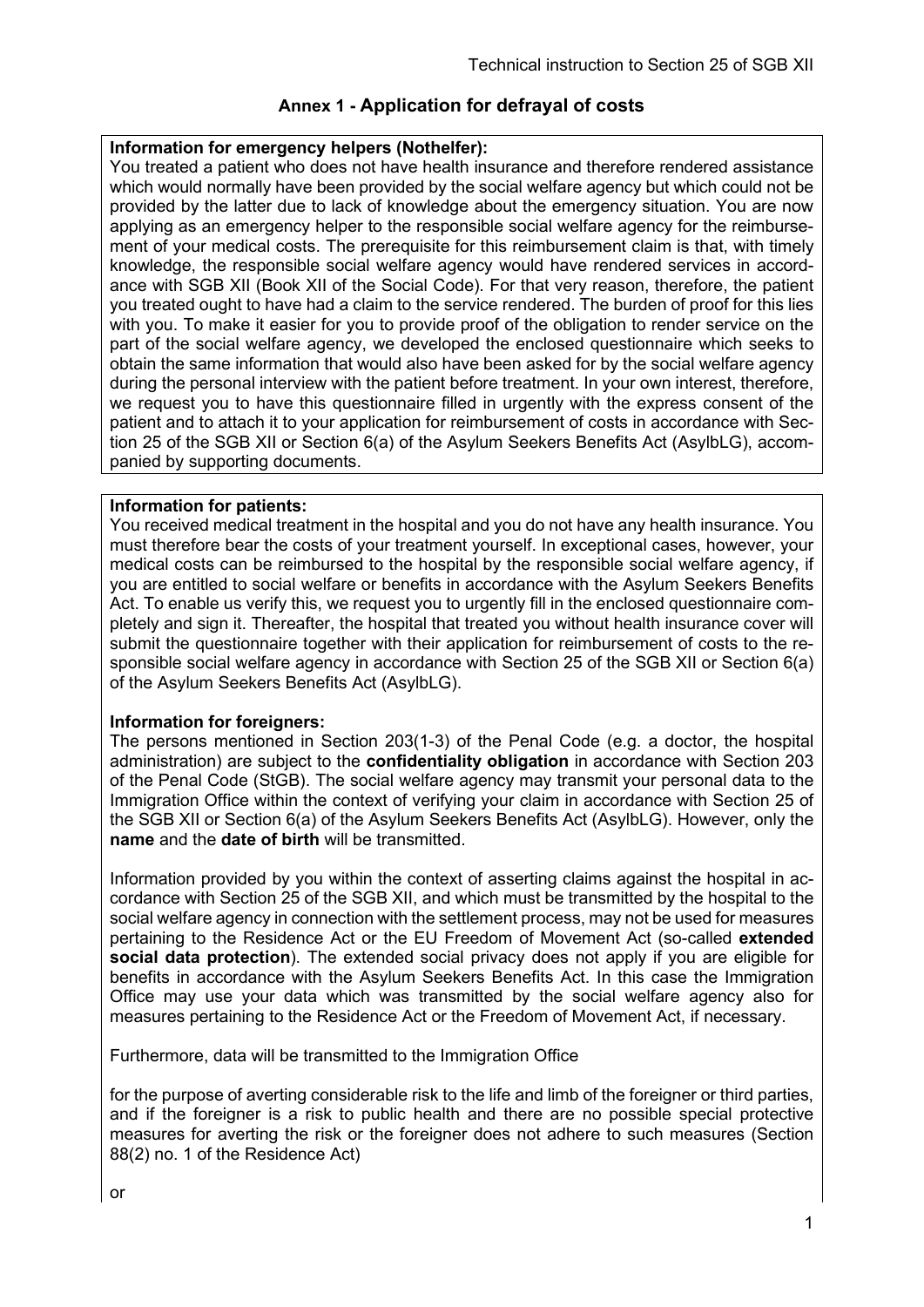insofar as the data is required for determining whether the preconditions stipulated in Section 54(2) no.4 of the Residence Act exist (severe drug addiction and refusal of required rehabilitation measures), Section 88(2) no. 2 of the Residence Act.

**The following Section 1 has to be filled in by the emergency helper.** 

## **1. Medical emergency**

**a) Description of the medical emergency,** which comprises of diagnosis, required treatment and emergency certificate (has to be issued directly by the emergency helper, e.g. the hospital, and attached to their application).

### **b) Time of admission/ Duration of treatment**

#### **The following sections 2 to 13 have to be filled by the patient**

### **2. Your personal data**

Surname:

First name(s):

Name at birth:

Date of birth:

Place of birth:

Gender:

Nationality:

Marital status:

Address (also c/o): or where applicable, habitual place of abode:

Where applicable, Home address:

Telephone (optional):

#### **Please enclose a copy of your passport or any other suitable proof of identity (e.g. other official documents with a photo, like driving licence etc.).**

 $\Box$  Copy is not possible because Instead proof of identity can be provided as follows:

What is your **resident status**? (Please enclose a copy of a supporting document as proof)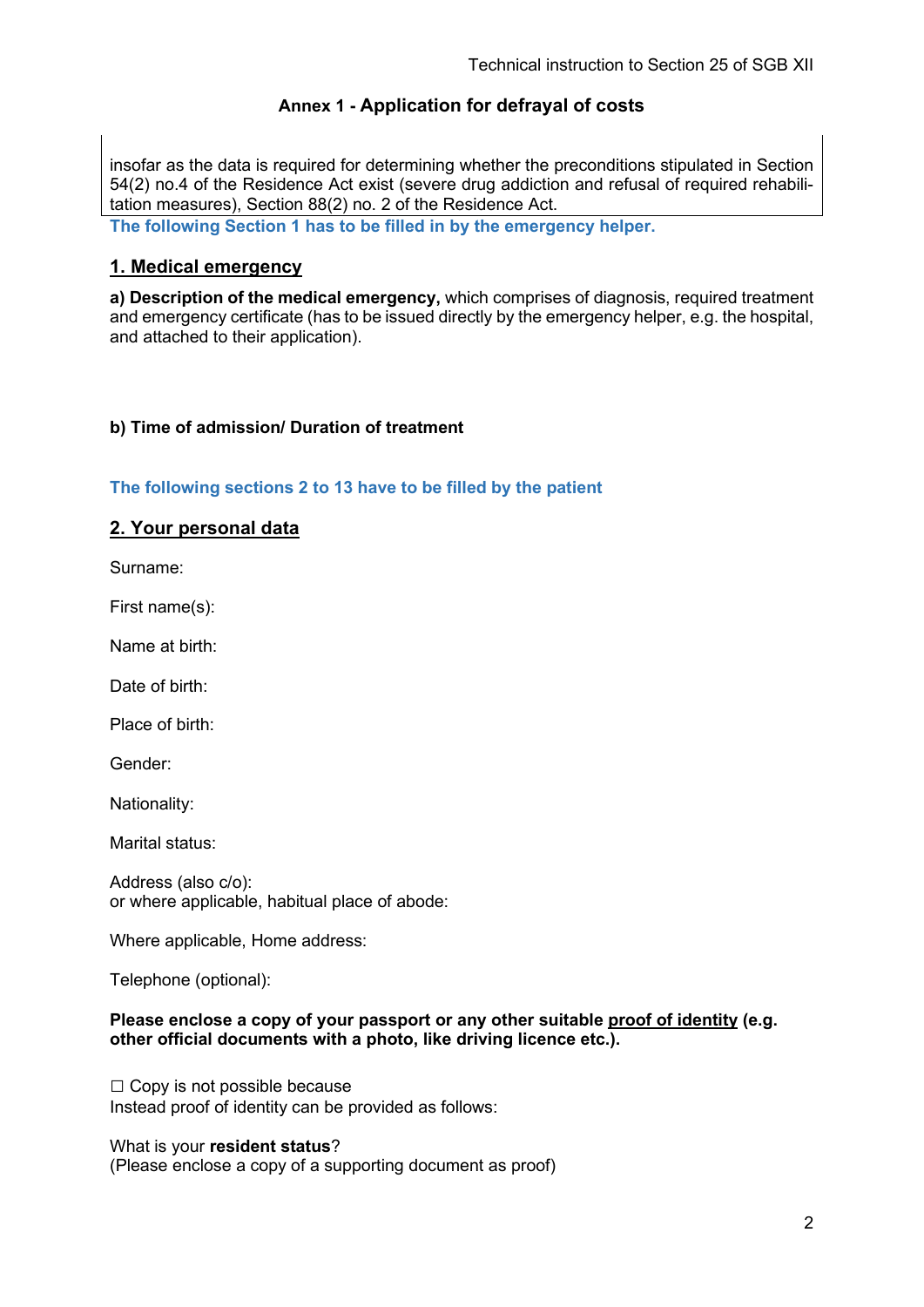Status/details of the residence permit or other certificate:

Valid until:

#### Issued by: **3. For minor patients: Particulars of the parents** Father:

| Surname:                     |
|------------------------------|
| First name(s)                |
| Date of birth:               |
| Address:                     |
| Health insurance is held by: |

### Mother:

| Surname:       |
|----------------|
| First name(s)  |
| Date of birth: |

Address:

Health insurance is held by:

### a) Do the **parents earn any income**?

□ Yes – in what amount?: Euros/month

This is income from:

 $\square$  employment subject to social security contributions

 $\square$  marginal employment (mini job)

□ Self-employment

 $\square$  Social benefits received ( e.g. SGB II)

(Please enclose supporting documents as proof)

□ No If no, livelihood is earned as follows:

## **4. Details of income and assets**

How do you earn your livelihood?

a) Do you have an **income**?

□ Yes – in what amount?: Euros/month

If yes: This is income from:

□ Employment subject to social security contributions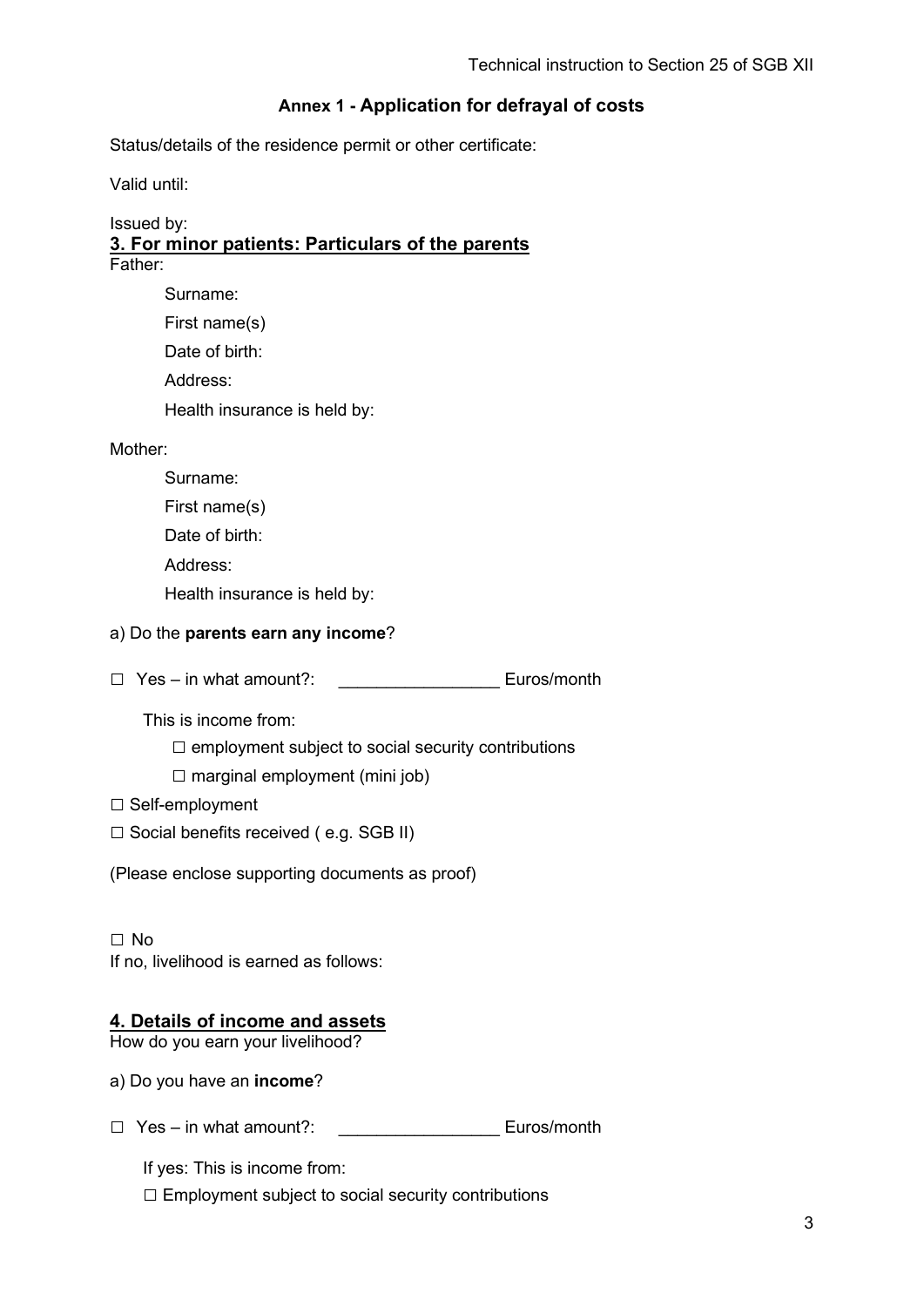$\square$  Marginal employment (mini job)

□Self-employment

 $\square$  Social benefits received, and these are:

□ Sustenance

 $\Box$  Other earnings (pension, rent, etc.)

□ No

If no, livelihood is or was earned through (concrete list of how and where the livelihood is derived from, e.g. collecting bottles, selling all and sundry):

b) Do you own any **assets** in Germany or in another country (for foreigners in particular: in your home country)?

□ No

 $\Box$  Yes – in what amount or of what value?

Cash:

Savings:

Property/real estate:

Car(s):

Other assets:

#### **5. Culpability of third parties for the illness**

Is **a third party culpable** for your illness (e.g. through a motor accident)?

□ No

□ Yes

If yes, please describe, in the case of an accident, the place and circumstances which led to the accident:

Please indicate the name and address of the third party or, if necessary, of the insurance company:

Is the **accident in connection with your job / gainful employment** (e.g. through an accident at work, while at school, or a travel-related accident)?

□ No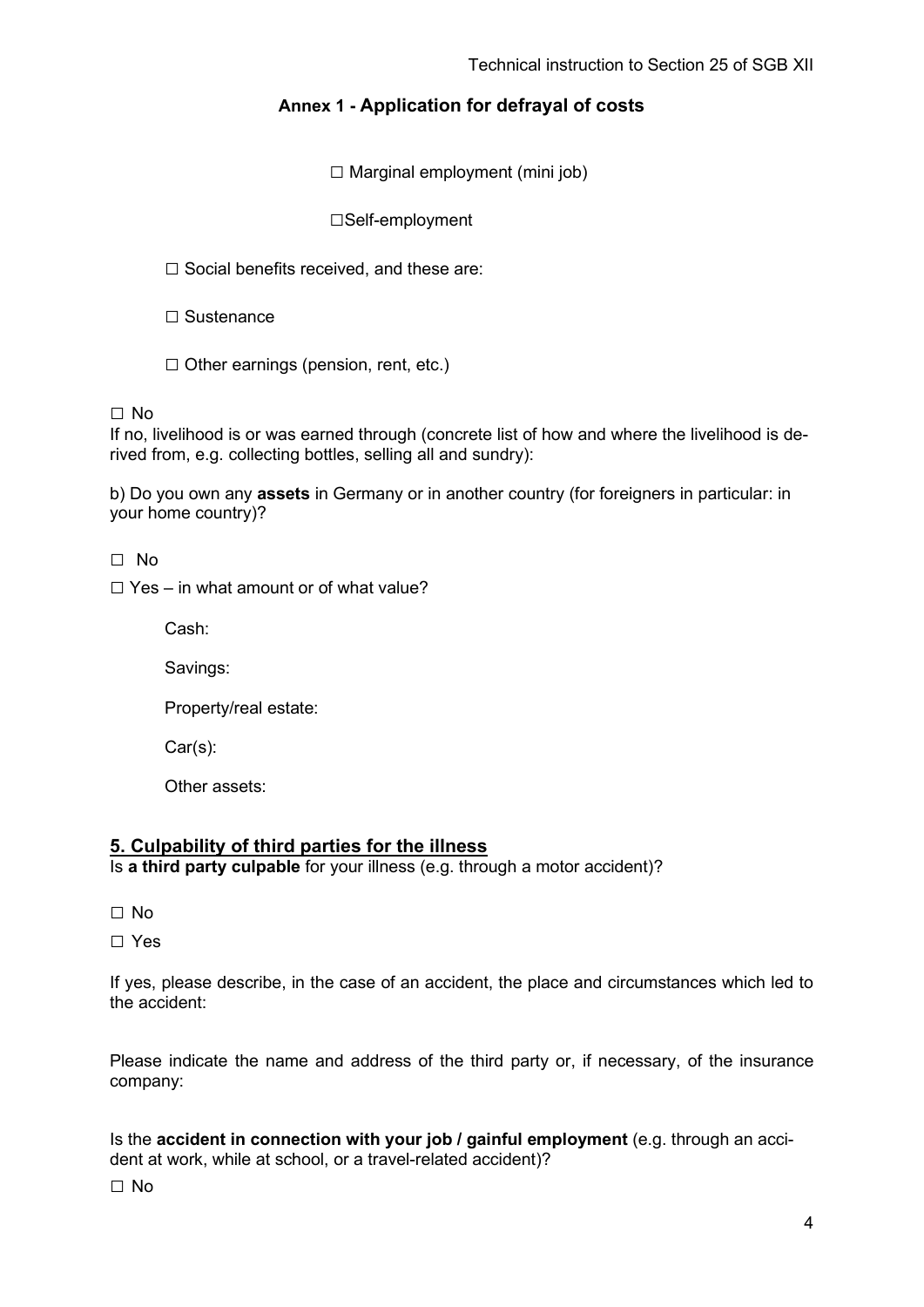□ Yes

If yes, please describe the place and circumstances which led to the accident:

Please indicate the name and address of the employer or of the school:

Please indicate the name and address of the accident insurance agency:

## **6. Personal health insurance**

#### **Are you or were you medically insured in Germany?**

**□ Yes:** 

- $\square$  statutory health insurance (where applicable, family insurance)
- $\square$  private health insurance

Name and headquarters of the insurance company or health insurance scheme:

Till when were you insured?

**□ No** 

If no: I choose the following statutory health insurance scheme:

#### **Are you or were you medically insured in your country of origin?**

 $\square$  Yes - Please indicate the name of the insurance company / headquarters / country of insurance

(A copy of a supporting document, e.g. a Foreign Health Insurance Card, **E**uropean **H**ealth **I**nsurance **C**ard (EHIC), Provisional Replacement Certificate (PEB) has to be enclosed as proof)

□ No

(A copy of a supporting document concerning the non-existence of health insurance has to be enclosed as proof)

Till when were you insured?

Have you or had you taken out **travel health insurance** in your country of origin?

 $\square$  Yes - Please indicate the name of the insurance company / headquarters / country of insurance

(Please enclose a copy of a supporting document as proof)

□ No

**7. Health insurance for spouse or life partner** (if the civil partnership is considered to be equivalent to marriage in the home country)

Surname: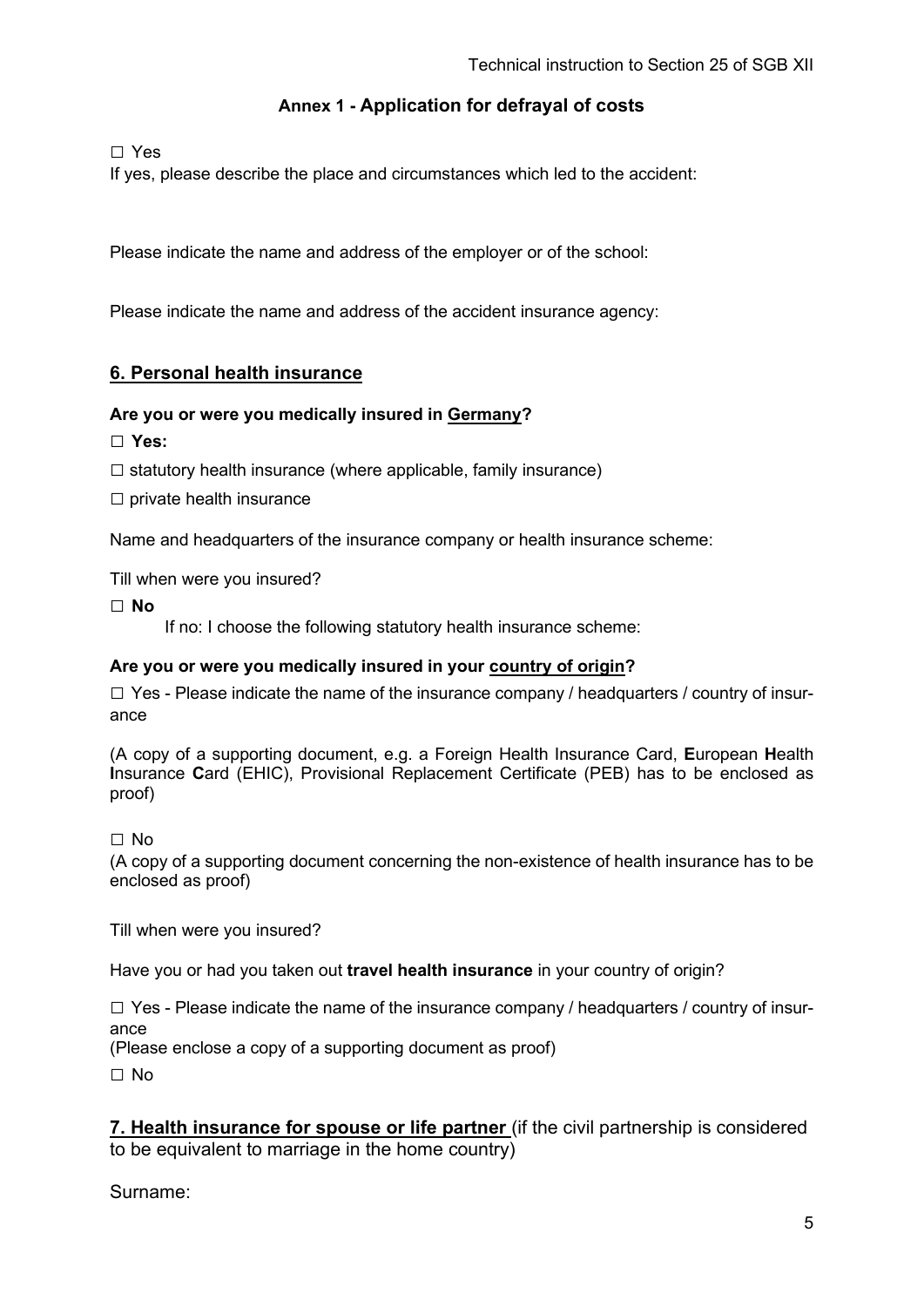### **Is or was he/she medically insured in Germany?**

□ Yes:

 $\square$  statutory health insurance (where applicable, family insurance)

 $\square$  private health insurance

Name and headquarters of the insurance company or health insurance scheme: (Please enclose a copy of a supporting document as proof)

Till when was he/she insured?

□ No

### **Is or was your spouse or life partner medically insured in the country of origin?**

 $\square$  Yes - Please indicate the name of the insurance company / headquarters / country of insurance

(A copy of a supporting document, e.g. a Foreign Health Insurance Card, **E**uropean **H**ealth **I**nsurance **C**ard (EHIC), Provisional Replacement Certificate (PEB) has to be enclosed as proof)

□ No

(A copy of a supporting document concerning the non-existence of health insurance has to be enclosed as proof)

#### **Has or had your spouse or life partner taken out travel health insurance in the country of origin?**

 $\square$  Yes - Please indicate the name of the insurance company / headquarters / country of insurance

(A copy of a supporting document has to be enclosed as proof)

□ No

### **8 . In case of pregnancy or childbirth**

**Child's father:** Name, address, health insurance and nationality

Child's father is unknown □

## **9. Details of the travel to and stay in Germany**

#### **When did you enter Germany?**

Since when have you been staying in Hamburg?

Where were you staying before your moved to Hamburg?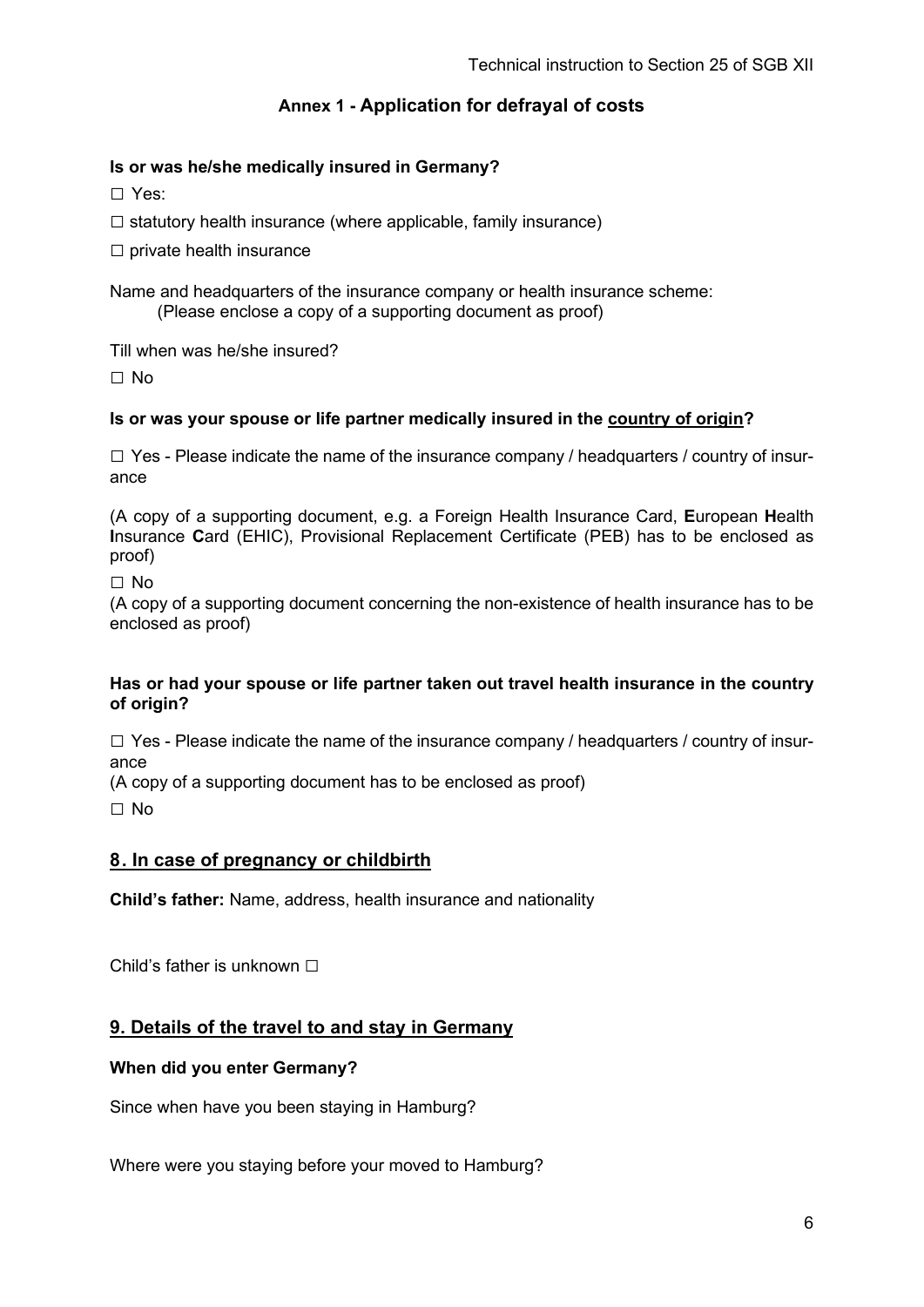Why did you come to Germany?

Did a third party submit an **undertaking** to the Immigration Office or the Diplomatic Mission before your travel **in accordance with Section 68 of the Residence Act**? (Did anybody in Germany want to take care of your livelihood?)

□ No

 $\Box$  Yes - Name and address of the sponsor: (if possible, please enclose a copy of the undertaking)

### **Are you ready to leave the country after medical treatment?**

□ No, reason:

□ Yes

**Note: If you are ready to leave the country after medical treatment, the departure must in principle take place not later than one month after the end of the medical treatment.**

### **10. Details of the spouse or life partner of the patient:**

 $\square$  No spouse or life partner

Surname:

First name(s):

Name at birth:

Date of birth:

Place of birth:

Gender:

Nationality:

Current professional activity:

Marital status:

Address: (also c/o)

Where applicable, Home address:

Telephone (optional):

Where applicable, Residence status: (Please enclose a copy of a supporting document as proof)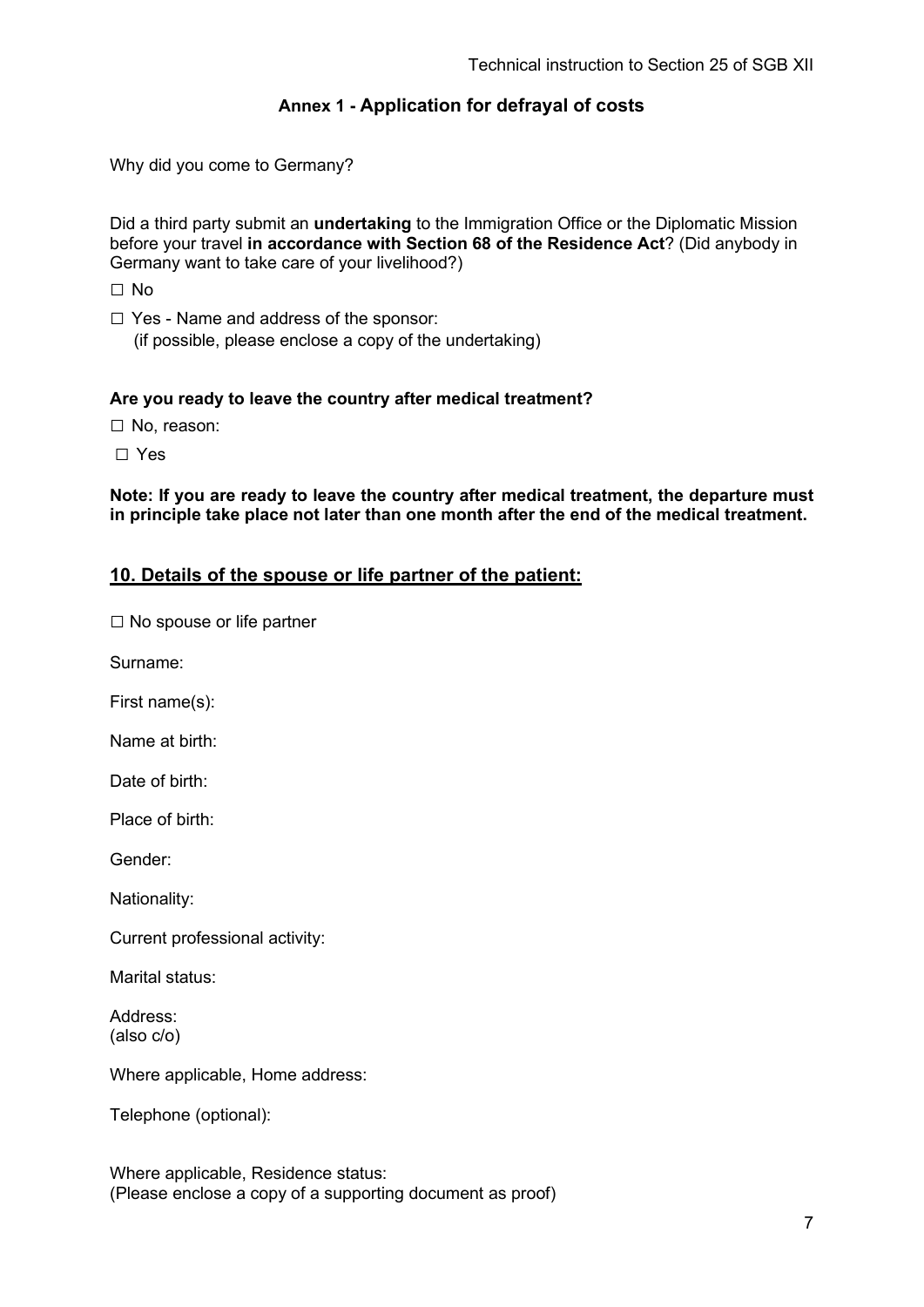## **11. Details of the income of the spouse or life partner**

Does your **spouse or life partner**, or (in the case of minor patients) do your **parents** earn **any income**?

□ Yes – in what amount?: Euros/month

This is income from:

 $\square$  Employment subject to social security contributions

 $\square$  Marginal employment (mini job)

□ Self-employment

□ Social benefits received

(Please enclose supporting documents as proof)

□ No

If no, livelihood is earned through:

## **12. Details of the children of the patient**

Children □ Yes □ No

If yes, please fill in the table:

|                                                                                                     | Child 1 | Child 2 | Child 3 |
|-----------------------------------------------------------------------------------------------------|---------|---------|---------|
| Surname                                                                                             |         |         |         |
| First name(s)                                                                                       |         |         |         |
| Name at birth                                                                                       |         |         |         |
| Date of birth                                                                                       |         |         |         |
| Place of birth                                                                                      |         |         |         |
| Gender                                                                                              |         |         |         |
| Nationality                                                                                         |         |         |         |
| <b>Marital status</b>                                                                               |         |         |         |
| Address (also c/o)                                                                                  |         |         |         |
| Where applicable, Home ad-<br>dress                                                                 |         |         |         |
| Telephone (optional)                                                                                |         |         |         |
| Where applicable, Resident sta-<br>tus (please enclose a copy of a<br>supporting document as proof) |         |         |         |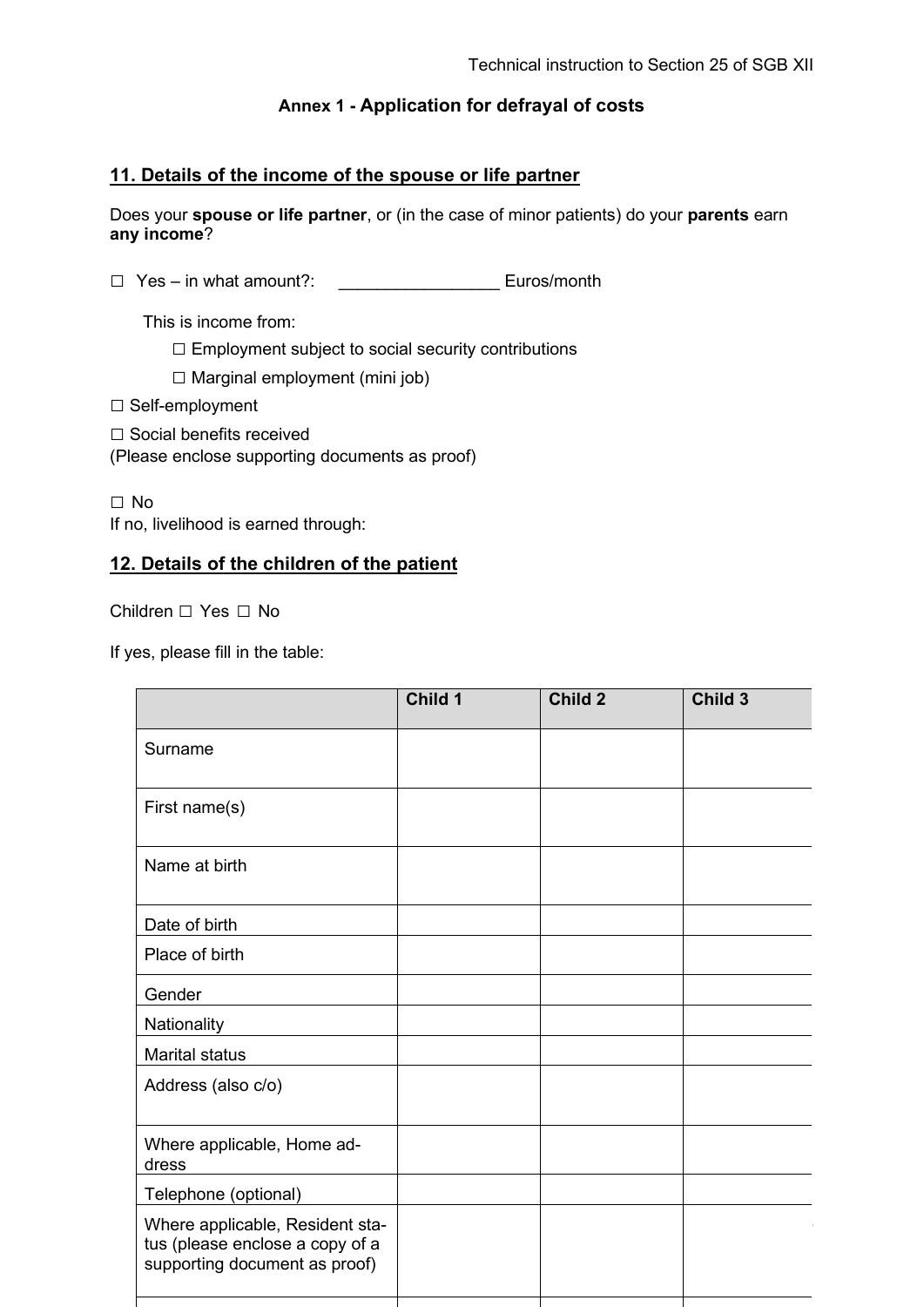### **Does the child or do the children have any income?**

□ Yes – in what amount?: \_\_\_\_\_\_\_\_\_\_\_\_\_\_\_\_\_ Euros/month

This is income from:

 $\square$  Employment subject to social security contributions

 $\square$  Marginal employment (mini job)

□ Self-employment

□ Social benefits received

**If yes:** Do the **parents receive sustenance support** (e.g. financial benefits, house)? In what amount?

### **13. Support by other bodies**

Have you engaged a **lawyer**? If yes, in which areas does he represent your affairs? Do you have any personal documents relating to this?

Surname:

Address:

Tel./FAX/Email:

Do you receive any advice and support from a **(migration) advisory centre**? Did you have any contact with a (migration) advisory centre in the past? Do you have any personal documents relating to this?

Surname:

Address:

Tel./FAX/Email:

#### **Declaration by the patient:**

I hereby confirm that the information contained in this questionnaire is true and correct.

I agree that my personal data may be transmitted to the social welfare agency in Hamburg and be processed by them for settlement purposes in connection with an application for defrayal of costs, and in this regard I accordingly release the doctor from his oath of secrecy.